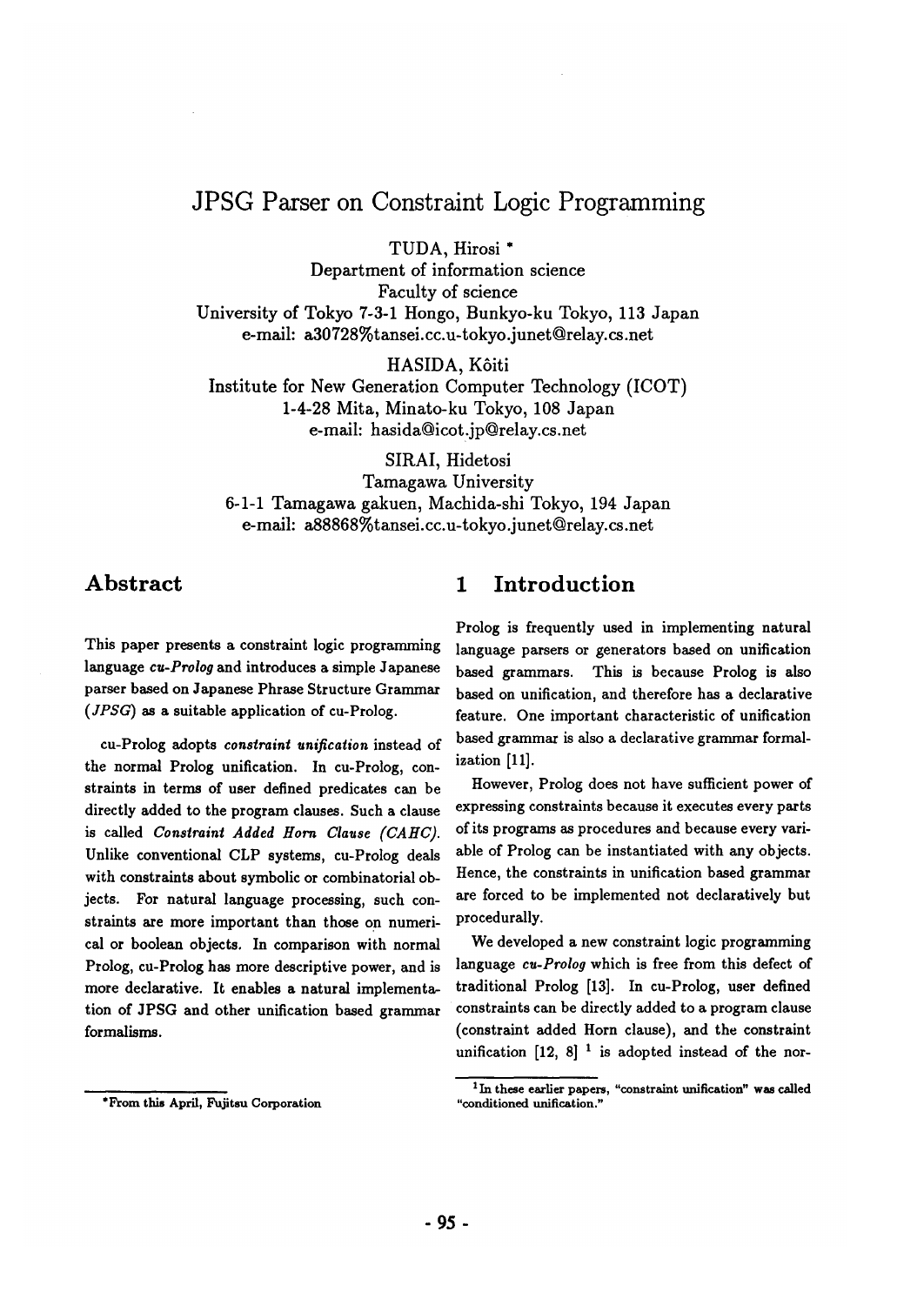mal unification. This paper discusses the outline of the cu-Prolog system, and presents a Japanese parser based on JPSG (Japanese Phrase Structure Grammar) [7] as a suitable application of cu-Prolog.

# **2 Constraint Added Horn Clause (CAHC)**

Most of the constraint logic programming language systems (CAL [2], PrologIII [5], etc.) deal with constraints about algebraic equations, i.e., constraints about numerical domains, such as that of real numbers etc.

However, in the problems arising in Artificial Intelligence, constraints on symbolic or combinatorial objects are far more important than those on numerical objects, cu-Prolog handles constraints described in terms of sequence of atomic formulas of Prolog. The program clauses of cu-Prolog are following type, which we call *Constraint Added Horn Clauses* (CAHCs):

1.  $H := B_1, B_2, \ldots, B_n; C_1, C_2, \ldots, C_m$ .

(H is called the head,  $B_1, B_2, \ldots, B_n$  is the body,  $C_1, C_2, \ldots, C_m$  is the constraint. The body and the constraint can be empty.)

 $C_1, C_2, \ldots, C_m$  comprise a set of constraints on the variables occurring in the rest of the clause.  $C_1, C_2, \ldots, C_m$  must be, in the current implementation, *modular* in the sense that it has the following canonical form.

[Def.] 1 (modular) *A sequence of atomic formulas*   $C_1, C_2, \ldots, C_m$  is modular when

- *1. every arguments of Ci is variable, and*
- *~. no variable occurs in two distinct places, and*
- *3. the predicate of*  $C_i$  *is modularly defined*  $(1 \leq i \leq j)$ *m).*

[Def.] 2 (modularly defined) *Predicate p is* modularly defined, *when in every definition clause of p,*   $P'$  :  $-D$ .,

*D is empty,* 

or

- *1. every argument of D is variable,*
- *~. no variable occurs in two distinct space, and*
- *3. every predicate occurring in D is p or modularly defined.*

For example,

 $member(X, Y), member(U, V)$  is modular,  $member(X, Y), member(Y, Z)$  is not modular, and  $append(X, Y, [a, b, c, d])$  is not modular.

Seen from the declarative semantics, the program clause of cu-Prolog is equivalent to the following program clause of Prolog:

1. 
$$
H := B_1, B_2, \ldots, B_n, C_1, C_2, \ldots, C_m
$$

## **3 cu-Prolog**

#### 3.1 Constraint Unification

cu-Prolog employs Constraint Unification [12, 8] which is the usual Prolog unification plus constrain transformation (normalization).

Using constraint unification, the inference rule o cu-Prolog is as follows:

$$
Q, R; C., Q': -S; D.,
$$

$$
\theta = mgu(Q, Q'), B = mf(C\theta, D\theta)
$$

$$
S\theta, R\theta; B
$$

 $(Q \text{ is an atomic formula. } R, C, S, D,$ and  $B$  are sequences of atomic formulas.  $mgu(Q, Q')$  is a most general unifier between  $Q$  and  $Q'$ .)

 $mf(C_1,...,C_m)$  is a modular constraint which is equivalent to  $C_1, \ldots, C_m$ . If  $C_1, \ldots, C_m$  is inconsistent,  $mf(C_1, \ldots, C_m)$  is not defined. In this case, the above inference rule is inapplicable.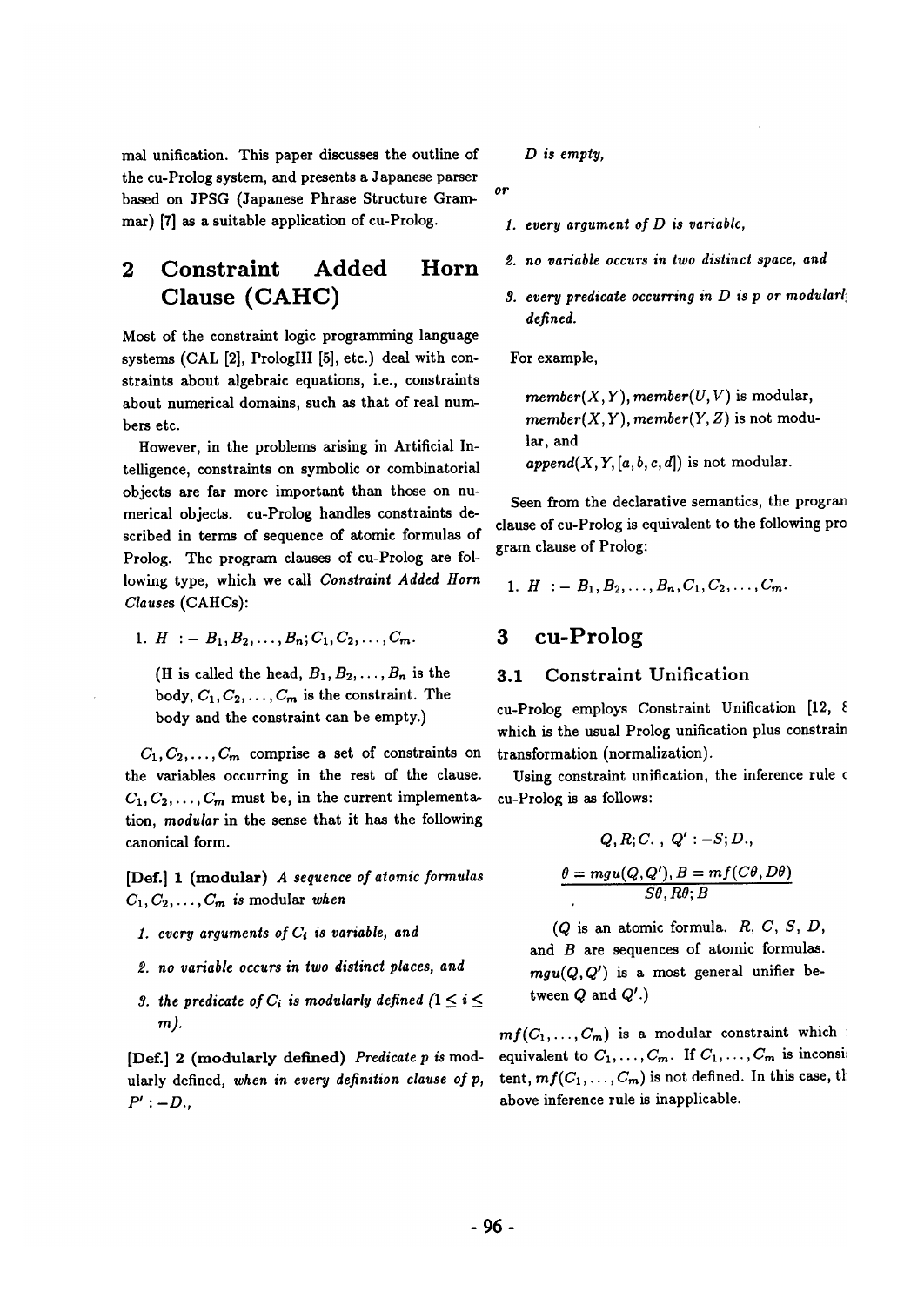For example,

 $mf(member(X, [a, b, c]), member(X, [b, c, d]))$ 

returns a new constraint *cO(X),* where the definition and of cO is

$$
c0(b).
$$

 $c0(c).$ 

and

$$
mf(member(X, [a, b, c]), member(X, [k, l, m]))
$$

is not undefined.

This transformation is done by repeating unfold/fold transformations as described later.

### 3.2 Comparison with conventional approaches

In normal Prolog, constraints are inserted in a goal and processed as procedures. It is not desirable for a declarative programming language, and the execution can be ineffective when constraints are inserted in a insufficient place.

As constraints are rewritten at every unification, cu-Prolog has more powerful descriptive ability than the bind-hook technique. For example, *freeze* in Prolog II[4] can impose constraints on one variable, so that when the variable is instantiated, the constraints are executed as a procedure. Freeze has, however, two disadvantages. First, *freeze* cannot impose a constraint on plural variables at one time. For example, it cannot express the following CAHC.

$$
f(X), g(Y, Z); append(X, Y, Z).
$$

Second, since the contradiction between constraints is not detected until the variable is instantiated, there is a possibility of executing useless computation in constraints deadlocking. For example,  $X$  and  $Y$  are unifiable even after executing

$$
freeze(X, member(X, [a, b]))
$$

and

$$
freeze(Y, member(Y,[u,v]))
$$

In cu-Prolog,

$$
f(X); member(X,[a,b]).^2 \mid
$$

$$
f(Y); member(Y, [u, v]).
$$

are not unifiable.

#### **3.3** Constraint Transformation

This subsection explains the mechanism of constraint transformation in cu-Prolog.

Let  $T$  be definition clauses of modularly defined constraints,  $\Sigma$  be a set of constraints  $\{C_1,\ldots,C_n\}$ that contains variables  $x_1, \ldots, x_m$ , and p be a new m-ary predicate.

Let  $D$  be definition clauses of new predicates, and

$$
\mathcal{P}_0 = \mathcal{T} \cup \mathcal{D}
$$

 $\mathcal D$  is initially

$$
\{p(x_1,\ldots,x_m):-C1,\ldots,C_n.\}
$$

and other new predicates are included through the constraint normalization.

Then,  $mf(\Sigma)$  returns  $p(x_1,...,x_m)$ , if there exists a sequence of program clauses

$$
\mathcal{P}_0,\mathcal{P}_1,\ldots,\mathcal{P}_n
$$

and  $\mathcal{P}_n$  is modularly defined, where  $\mathcal{P}_{i+1}$  is derived from  $P_i$  ( $0 \leq i < n$ ) by one of the following three types of transformations.

#### *1. unfold transformation*

Select one clause C from  $P_i$  and one atomic formula A from the body of C. Let  $C_1, \ldots, C_n$  be all the clauses whose heads unify with  $A$ , and  $C'$  be the result of applying  $C_j$  to  $A$  of  $C$   $(j = 1, ..., n)$ .  $\mathcal{P}_{i+1}$  is obtained by replacing C in  $\mathcal{P}_i$  with  $C'_1,\ldots,C'_n$ .

 $2$ member(X,[a,b]) is not modular, but is equivalent to  $p1(X)$ , where

| $p1(a)$ . |
|-----------|
| $p2(b)$ . |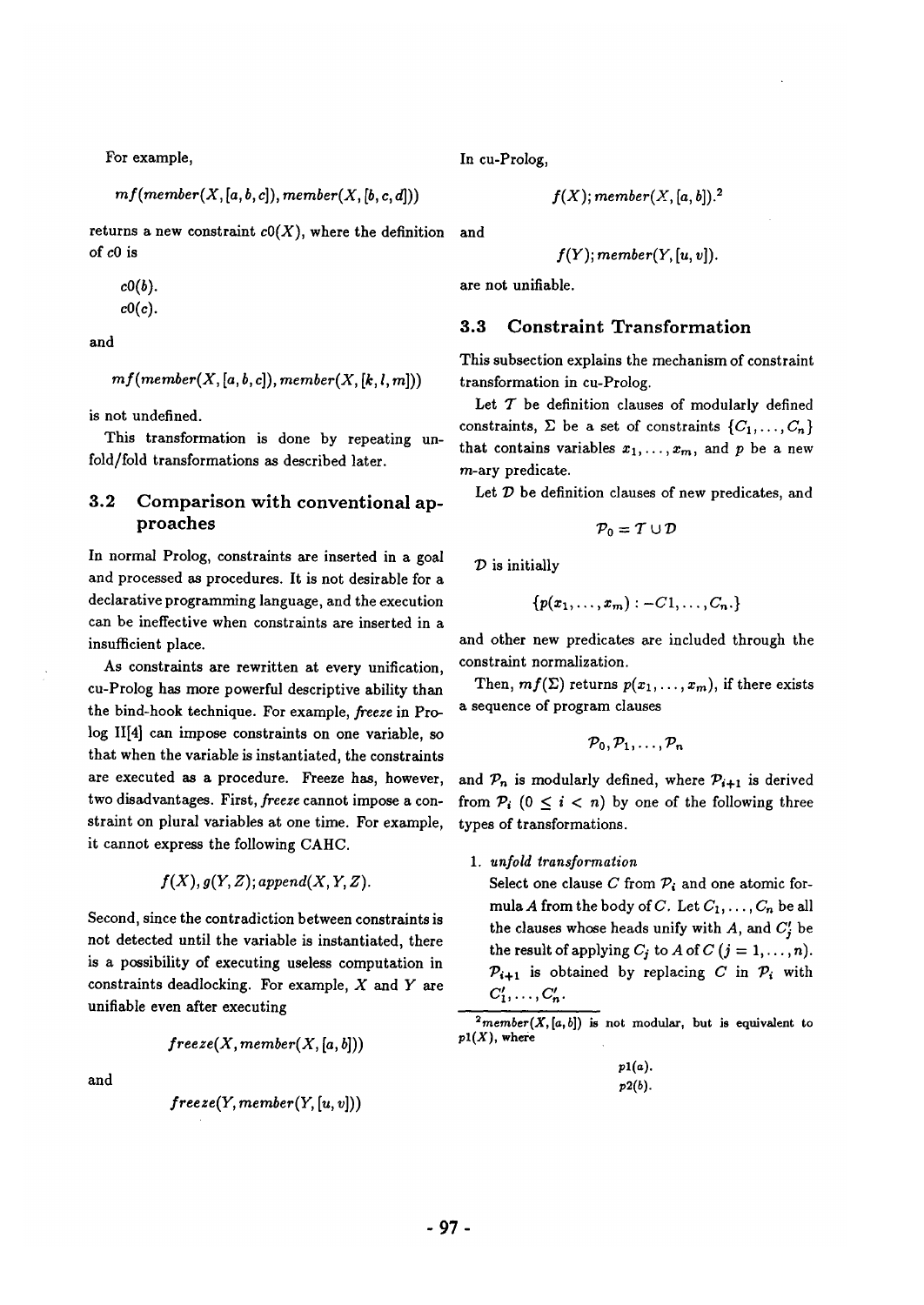*2. fold transformation* 

Let  $C(A : -K\&L.)$  be a clause in  $\mathcal{P}_i$ , and  $D(B :$  $-K'$ .) be a clause in  $\mathcal{D}$ , and  $\theta$  be  $mgu(K, K')$ that meets the following conditions.

- (a) No variables occur in both  $K$  and  $L$ , and
- (b)  $C$  is not contained in  $D$ .

Then,  $P_{i+1}$  is obtained by replacing C in  $P_i$  with  $A\theta$  :  $-B\theta \& L$ .

. *integration* 

Let  $C$  ( $H : -B\&R$ .) be a clause in  $P_i$ , where B is not modular and contains variables  $x_1, \ldots, x_m$ and there are no common variables between B and  $R$ . Let  $p$  be a new  $m$ -ary predicate and the following clause E:

$$
p(x_1,\ldots,x_m):-B.
$$

be the definition of p. Then,  $\mathcal{P}_{i+1}$  is obtained by replacing C in  $\mathcal{P}_i$  with

$$
H: -p(X_1,\ldots,x_m)\&R.
$$

and adding  $E$ .  $E$  is also added to  $D$ .

The third transformation can be seen as a special case of fold transformation. Hence, these three transformations preserve the semantics of programs because unfold/fold transformation has been proved as valid [6]. '

The following example shows a transformation of

 $member(A, Z), append(X, Y, Z).$ 

Here,  $T$  is  $\{T1, T2, T3, T4\}$ , where

```
T1 = member(X, [X|Y]).T2 = member(X, [Y|Z]): -member(X, Z).T3 = \text{append}([\,, \texttt{X}, \texttt{X}).T4 = \text{append}([\![A \, | X]\!], Y, [\![A \, | Z]\!]) : -append(X, Y, Z).
```
and  $\Sigma$  is  ${member(A, Z), append(X, Y, Z)}.$  The new predicate pl is defined as

**DI:** p1(A,X,Y,Z):-member(A,Z),append(X,Y,Z).

and

 $P_0 = \{T1, T2, T3, T4, D1\}, D = \{D1\}$ 

Unfolding the first formula of Dl's body, we get

 $TS = p1(A, X, Y, [A|Z])$ :-append $(X, Y, [A|Z])$ .  $T6 = p1(A, X, Y, [B|Z])$ : -member,  $(A, Z)$ , append(X,Y,[B|Z]).

So

$$
\mathcal{P}_1 = \{11, 12, 13, 14, 15, 16\}
$$

By integration,

T6' = pI(A,X,Y,[AJZ3):-p2(X,Y,A,Z). T6' = pI(A.X,Y,[BIZ3):-p3(A,Z,X,Y,B). D2 = p2(X,Y,A,Z):-append(X,Y, [AIZ]). **D3 =** p3(A,Z,X,Y,B): member **(A, Z), append (X, Y, [B [ Z/).** 

and

$$
\mathcal{P}_2 = \{11, 12, 13, 14, 15', 16', 12, 13\}
$$

$$
\mathcal{D} = \{\texttt{D1},\texttt{D2},\texttt{D3}\}
$$

By unfolding D2,

 $T7 = p2([1, [A|Z], A, Z)$ .  $T8 = p2([B|X], Y, A, Z) : -append(X, Y, Z)$ .

These clauses comprise the modular definition of p2. Thus

$$
\mathcal{P}_3=\{\texttt{T1},\texttt{T2},\texttt{T3},\texttt{T4},\texttt{T5}',\texttt{T6}',\texttt{T7},\texttt{T8},\texttt{D3}\}.
$$

Unfold the second definition of D3, and we have

 $T9 = p3(A, Z, [ ] , [B|Z], B) : -member(A, Z)$ .  $T10 = p3(A,Z,[B|X],Y,B)$ :**member (A, Z) ,append(X,Y,Z).** 

$$
\mathcal{P}_4 = \{T1, T2, T3, T4, T5', T6', T7, T8, T9, T10\}.
$$

Folding TIO by D1 will generate

$$
T10' = p3(A, Z, [B|X], Y, B): -p1(A, X, Y, Z).
$$

Accordingly

$$
\mathcal{P}_5 = \{T1, T2, T3, T4, T5', T6', T7, T8, T9, T10'\}.
$$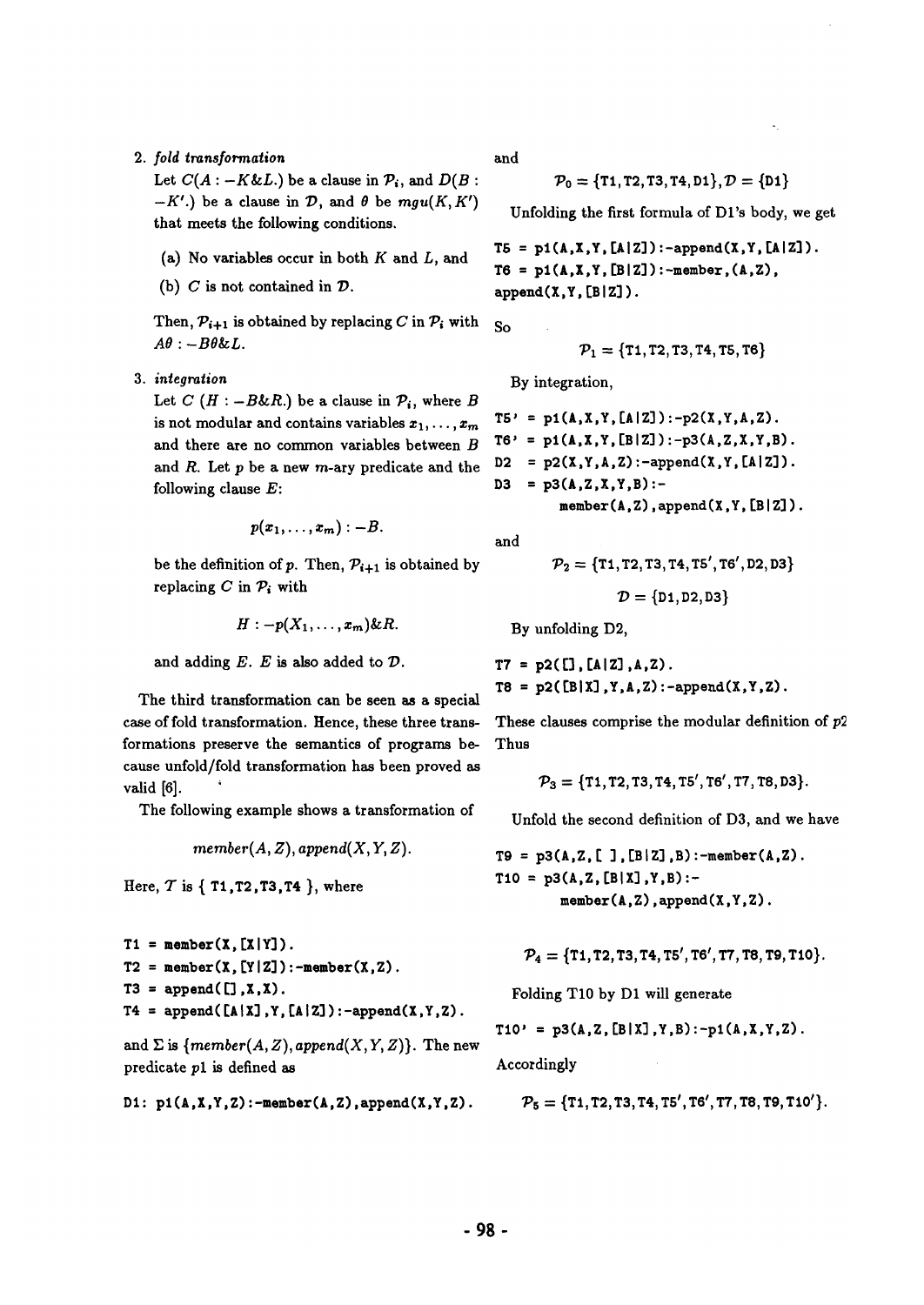As a result,

$$
member(A, Z), append(X, Y, Z)
$$

has been transformed to  $p1(A, X, Y, Z)$  preserving equivalence, and the following new clauses have been defined.

$$
{\{T4, TS', T6', T7, T8, T9, T10'\}}.
$$

### **3.4 Implementation**

The source code of cu-Prolog is, at present (Ver 2.0), composed of 4,500 lines of language C on UNIX system. Its precise computation speed is under evaluation, but is sufficient for practical use.

Implementation of the effective constraint transformation shown in above subsection requires some heuristics in the application of three transformation. Especially, in unfold transformation, one atomic formula A is selected in the following heuristic rules

- 1. The atomic formula of the finite predicate.
- 2. The atomic formula that has constants or [ ] in its arguments.
- 3. The atomic formula that has lists in its argument.
- 4. The atomic formula that has plural dependencies.

Here,

[Def.] 3 (finite predicate) *A predicate p is* finite, *when the body of every definition clause of p is* 

. *nil,* **or** 

*expressed by finite predicates* 

Figure 1 demonstrates constraint transformation.

## **4 A JPSG parser**

As an application of cu-Prolog, a natural language parser based on unification based grammar has been considered first of all. Since constraints can be added

directly to the program clause representing a lexical entry or a phrase structure rule, the grammar is implemented more naturally and declaratively than with ordinary Prolog. Here we describe a simple Japanese parser of JPSG in cu-Prolog. CAHC plays an important role in two respects.

First, CAHC is used in the lexicon of homonyms or polysemic words. For example, a Japanese noun "hasi" is 3-way ambiguous, it means a bridge, chopsticks, or an edge. This polysemic word can be subsumed in the following single lexical entry.

 $lexicon([hasi|X], X, [\ldots$ *semSEM* $]);$ 

 $hasi\_sem(SEM)$ .

where *hasi\_sem* is defined as follows.

*hasi.sem( bridge ).*   $hasi\_sem(chopsticks).$ *hasi.sem(edge).* 

The value of the semantic feature is a variable *(SEM),* and the constraint on *SEM* is *hasi\_sem(SEM).* Note that predicate *hasi\_sem* is modularly defined. According to *CAHC,* such ambiguity may be considered at one time, instead of being divided in separate lexical entries. Japanese has such an ambiguity is also shown in conjugation, post positions, etc. They can be treated in this manner.

Second, a phrase structure rule is written naturally in a CAHC. In JPSG [7], FFP(FOOT Feature Principle) is:

The value of a FOOT feature of the mother unifies with the union of those of her daughters.

This principle is embedded in a phrase structure rule as follows:

 $psr([slashMS], [slashLDS], [slashRDS])$ ;

 $union(LDS, RDS, MS)$ .

However, this cannot be described in this manner in traditional Prolog.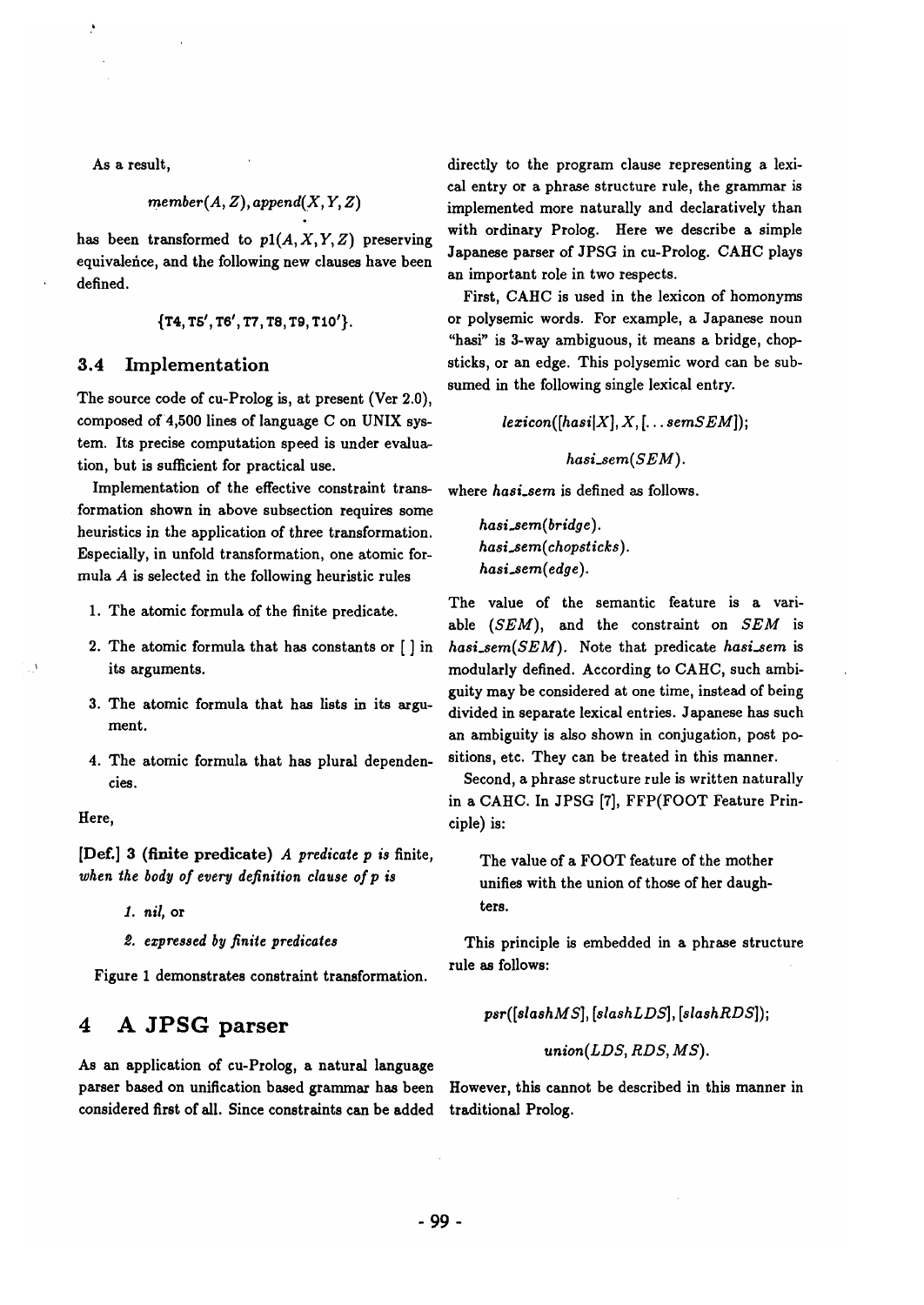```
_member(X,[X|Y]).<br>_member(X,[Y|Z]):-member(X,Z).
.append([],I,I). 
.append([lll],Y,[AIZ]):-append(X,Y,Z). 
\Box@ member(X,[ga,wo,ni]),member(X,[no,wo,ni]).
solution = cO(I) 
c1(w_0).
cl(ni). 
c0(X0):-c1(X0).
\bullet member(A,Z), append(X,Y,Z).
solution = c7(A, Z, X, Y)<br>c8(X2, X2, IO, Y1, Y3):-append(IO, Y1, Y3).<br>c8(I2, Y3, IO, Y1, Z4):-c7(X2, Z4, IO, Y1).<br>c7(AO, I1, [], I1):-member(AO, I1).<br>c7(AO, [A1|Z4], [A1|X2], Y3):-c8(AO, A1, I2, Y3, Z4).
```
The first four lines are definitions of *member* and *append*. The lines that begin with "@" are user's input atomic formulas (constraints). The system returns the constraint  $(c0(X))$  that is equivalent to the input constraint, and its definitions.

Figure 1: Demonstration of the constraint transformation routine

Figure 2 shows a simple demonstration of our JPSG parser, and Figure 3 shows an example of treating ambiguity as constraint. The current parser treats a few feature and has little lexicon. However, the expansion is easy. It parses about ten to twenty words sentences within a second on VAX8600. Since JPSG is a declarative grammar formalism and cu-Prolog describes JPSG also declaratively, the parser needs parsing algorithms independently. In the current implementation, we adopt the left corner parsing algorithm [1]. Furthermore, we would even be able to abandon parsing algorithm altogether [10].

## **5 Final Remarks**

 $\lambda$ 

The further study of cu-Prolog has many prospects. For example, to expand descriptive ability of constraints, the negative operator or the universal quantifier can be added. The constraint-based, alias partial, aspects of Situation Semantics[3] are naturally implemented in terms of an extended version of cu-Prolog [9]. For practical applications in Artificial In- [4] A. Colmerauer. telligence in general and natural language processing in particular, one needs a mechanism for carrying out computation partially, instead of totally as described above, where constraint transformation halts only when the constraint in question is entirely mod-

ular. So the most difficult problem one must tackle concerns itself with heuristics about how to control computation.

#### Acknowledgments

This study owes much to our colleagues in the JPSG Working group at ICOT. The implementation of cu-Prolog is supported by ICOT and the Ministry of International Trade and Industry in Japan.

## **References**

- **[i]**  A. V. Aho and J. D. Ullman. *The Theory of Parsing, Translation, and Compiling, Volume i: Parsing.* Prentice-Hall, 1972.
- A. AIBA. Seiyaku Ronri Programming (Constraint Logic Programming). *bit,* 20(1):89-97, 1988. (in Japanese).
- J. Barwise and J. Perry. *Situation and Attitudes.*  MIT Press, Cambridge, Mass, 1983.
- Prolog *II* Reference Manual *and Theoretical Model.* Technical Report, ER-ACRANS 363, Groupe d'-Intelligenee Artifielle, Universite Aix-Marseille II, October 1982.
- **[5]** A. Colmerauer. Prolog III. *BYTE,* August 1987.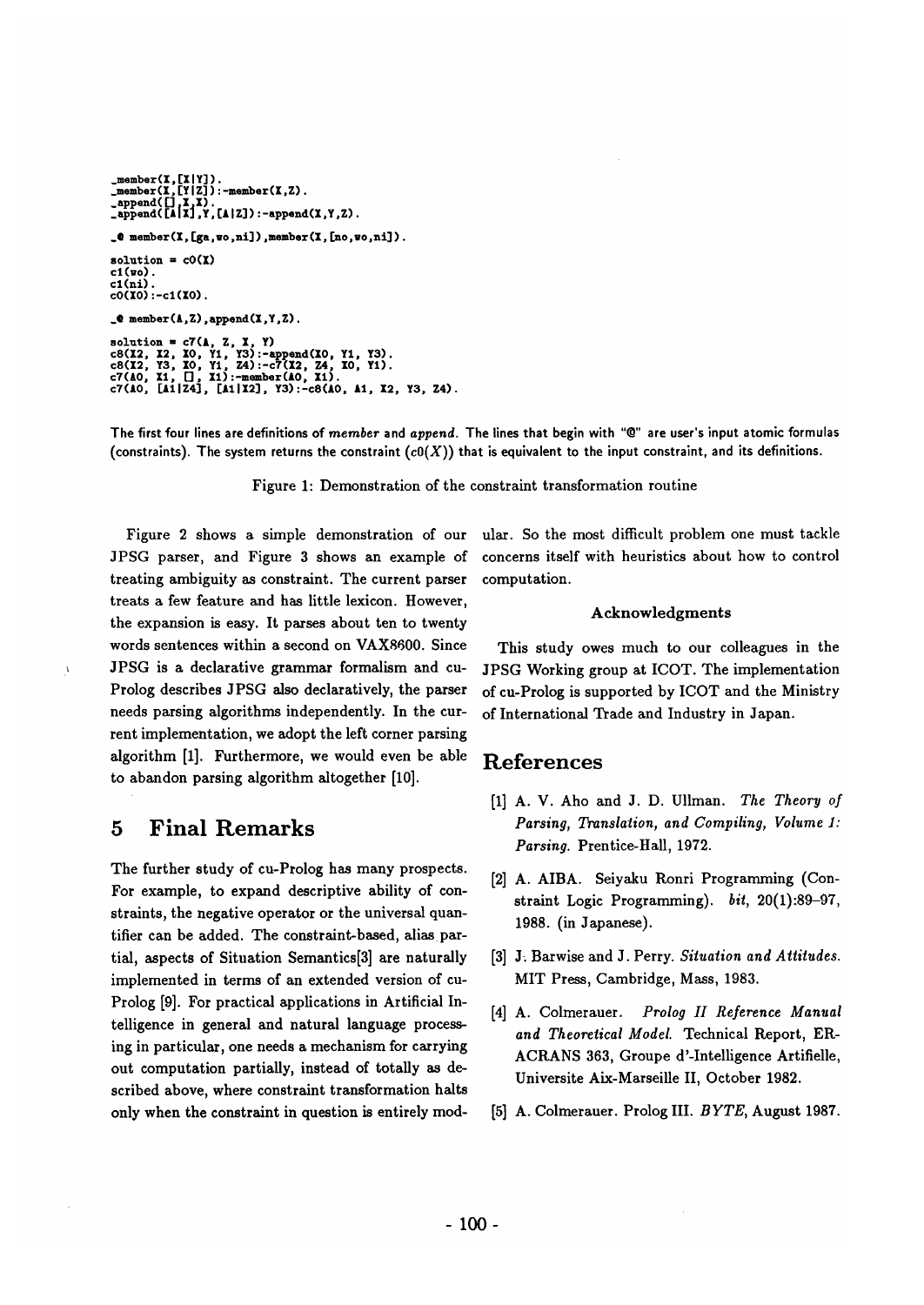```
_ : -p ( [ken, ga ,naomi, wo, al, euru] ). 
v [Form_764, AJH{Adj_768}, SC{SubCat_772}] : SEM_776--- [suff_p]
  I 
    -v[vs2, SC{Sc_752}]:[love, Sbj_1120, 0bj_1124] ---[subcat_p]Il--pFga] :ken---[adjao.nt_p] 
             --n[n] :ken---[ken]
       I I 
            I I__p[ga, AJA{n[n]}] :ken---[ga] 
       |<br>|__v[vs2, SC{p[ga], Sc_752}]:[love,Sbj_120,Obj_124]---[subcat_p]
            |<br>|--p[wo]:naomi---[adjacent_p]
            I I 
                  ---n[n]:naomi---[naomi]
            | |<br>| |_p[wo, AJA{n[n]}]:naomi---[wo]
            I 
              [__V[VS2, $C{p[wo], p[gal, Sc_752}] : [lovo,Sbj_120,Obj_124]---[ni] 
  |__v[Form_764, AJA{v[vs2,SC{Sc_752}]}, AJN{Adj_768},<br>SC{SubCat_772}]:SEM_776---[suru]
cat cat(v, Form_764, [], Adj.768, SubCat_772, SEH_776) 
cond [c2(Sc_752, 0bj_124, Sbj.120, Form_764, SubCat_772, Adj_768, SEM_776)] 
True. 
_:-c2(_,_,_,F,SC,ADJ,SEM).<br>| F = syusi SC = [] ADJ = [] SEM = [love,ken,naomi]
```
The first line is a user's input. "Ken-ga Naomi-wo ai-suru" means "Ken loves Naomi." Then, the parser returns the parse tree and the category and constraint *(c2())* of the top node. User solves the constraint to get the actual value of the variables.

**Figure 2: Demonstration of our 3PSG parser** 

```
\ldots= \lceilai.suru.hito]).
nIn] : Semant ics.824--- [adjunct_p] 
  |--v[Form_796, AJN{n[n]}, SC{_820}]:Semantics_824---[suff_p]
  I I 
        I I--viva2, SC{Sc.376}1 : [love,Sbj_lE2,0bj.lS6]---[ai] 
  I I 
       1 - x[Form_796, AJA{v[vs2, SC{Sc_376}]}, AJM{n[n]}, SC{_820}]:Semantics_824---[suru]
  |<br>|__n[n]:inst(Obj_932, [people,Obj_932])---[hito]
cat cat(n, n, [], [], [], Semantics_824)<br>cond [c6(Sc_376, Obj_156, Sbj_152, Form_796, _820, Obj_932, Semantics_824)]
True.
_:-c6(_,_,_,_,_,_,Sem).<br>| Sem = inst(ObjO_136, [and,[people,ObjO_136],[love,Sbj1_140,ObjO_136]]<br>| Sem = inst(SbjO_136, [and,[people,SbjO_136],[love,SbjO_136,Obj1_140]]
```
This is a parse tree of "ai-suru hito" that has two meaning: "people whom someone loves" or "people who loves someone". These ambiguity is shown in two solution of the constraint.

**Figure 3: Example of ambiguity**